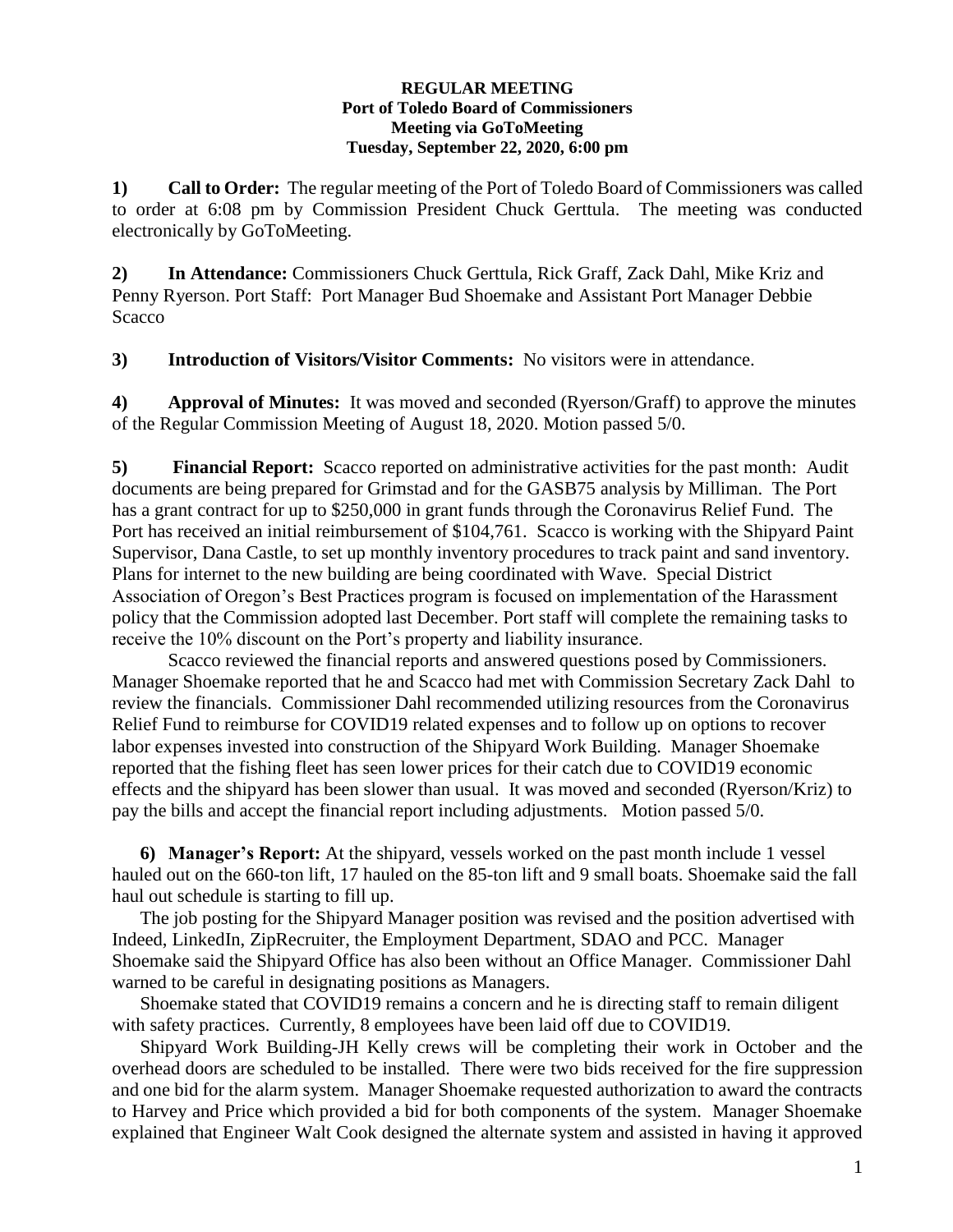by the building officials. The system monitors will trigger a deluge system in the case of a fire, which should be more effective than the standard sprinkler system at roof level. Commissioner Gerttula asked if the system will be acceptable to our insurance company. Manager Shoemake replied that it was up to the building official and fire marshal to determine that it was acceptable.

The plans for the ventilation system are in permit review. Requests for proposals will be issued as soon as the plans are approved.

Fabrication Building **-** The building plans have been submitted for permit review. A lot line adjustment or a restrictive lot line covenant will be needed. Shoemake recommended requesting the covenant. The Commissioners agreed by consensus. The building site is also in the newly designated 100-year flood plain. Nyhus has surveyed the property and the elevation is at 14.5 feet. The building will need to be raised to be out of the flood plain.

Dredging Update – Dave Harlan has been representing the Port at PNWA meetings advocating for dredge funding. Manager Shoemake reported that he met with Greg Speer, the Port's Army Corps of Engineers dredging coordinator. The Port will assist in identifying disposal sites for both the Depot Slough dredging and the spot dredging of the Yaquina river. The corps has funding available for disposal site development. Commissioner Ryerson asked if Tokyo Slough would be a possibility. Shoemake responded that the Level 1 and II Environmental reports are still in process, and it may take some time to permit that project.

Port Planning and Marketing – The final application for the Port Planning and Marketing Grant was submitted. It will be used to finalize build-out plans for the Industrial Park and update shipyard rates and policies. The project also includes funds for marketing of the shipyard and the transient dock.

Slides were shown of the sponson of the F/V Kylie Lynn, F/V Albatross, F/V Royal Mariner, the Yaquina Queen, the Rex, a vacuum trailer and a boom lift and photos from the paddle park.

**7) Discussion Items:** General Manager Recruitment - Commissioner Gerttula reviewed Special District Association of Oregon's proposal to support the General Manager recruitment process. The proposed contract is for \$4,500. The Commissioners discussed the salary range for the position. By consensus, the Commissioners accepted the draft job description with a salary range of \$80,000 to \$105,000, and authorized Commissioner Gerttula to coordinate with SDAO and accept the contract.

**8) Decision Items**: It was moved and seconded (Ryerson/Kriz) to authorize the Port Manager to award the fire suppression and monitoring systems. Motion passed 5/0.

**9) Commissioner Comments:** Commissioner Ryerson said that it is hard to believe Manager Shoemake will leave the Port. She is very proud of him and what he has done for the Port. She complimented him on the staff he has assembled and for setting up the welding school.

Commissioner Dahl said it has been a pleasure working with Manager Shoemake, and his pending retirement is well deserved. He suggested Shoemake should consider being a Port Commissioner in the future.

Commissioner Graff said he agrees with Commissioners Ryerson and Dahl and is impressed by Manager Shoemake's accomplishments at the Port.

Commissioner Kriz agreed with the previous Commissioners saying Manager Shoemake has done a super job and hopes is retirement is just as fun.

Commissioner Gerttula thanked Scacco for her help with getting the recruitment set up. Manager has been a tremendous asset to the Port.

**10) Upcoming Meetings:** Upcoming meetings are as noted on the agenda.